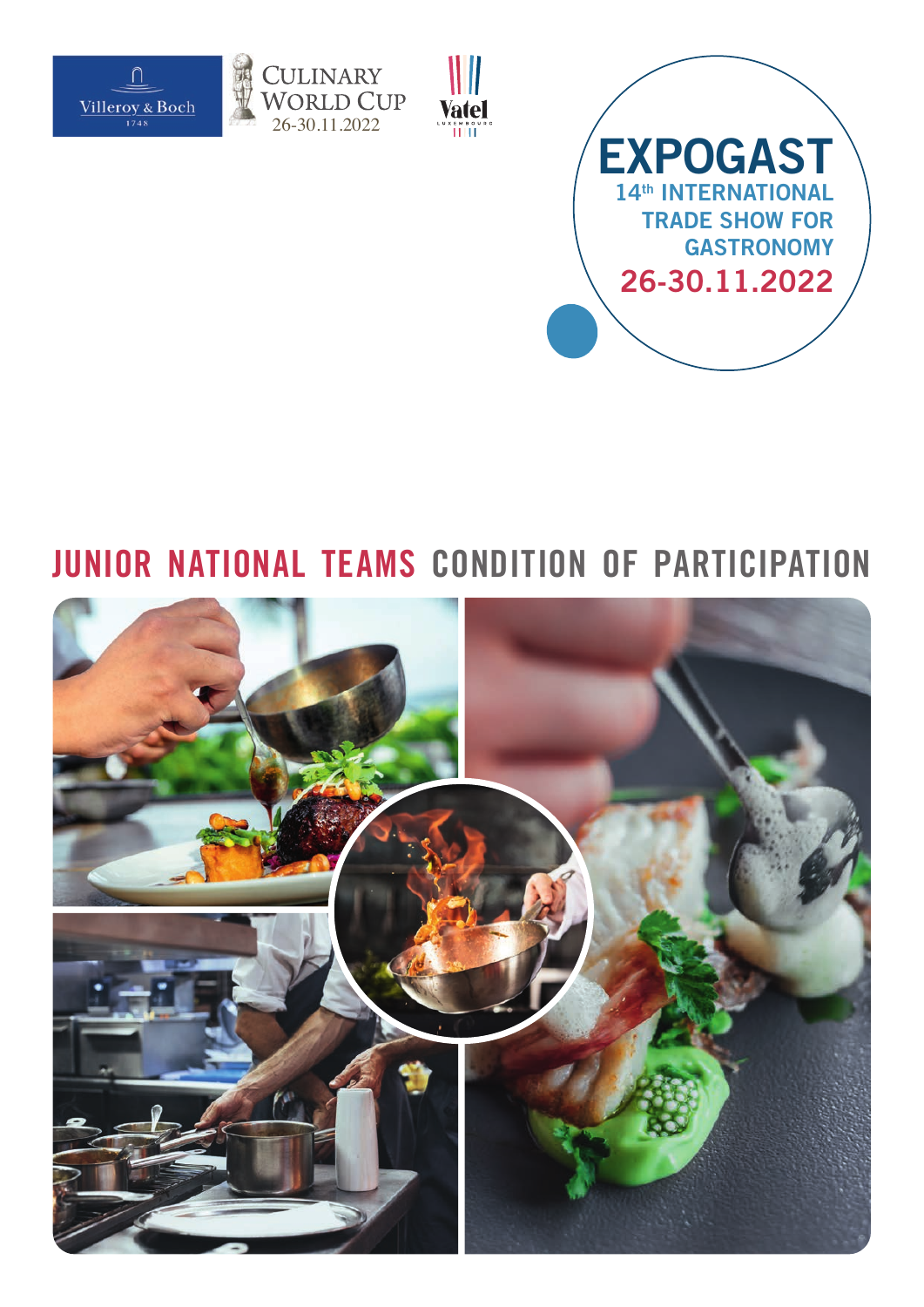



Organiser and responsible supervisor of the international culinary exhibition EXPOGAST 2022 Villeroy & Boch - Culinary World Cup: Vatel Luxembourg, Association of professional chefs of the Grand Duchy of Luxembourg, Amitié Gastronomique Francois Vatel.

For all information concerning the competition in relation to EXPOGAST 2022 Villeroy & Boch - Culinary World Cup please check our website **www.vatel.lu** or contact us by email: **cwc@pt.lu**













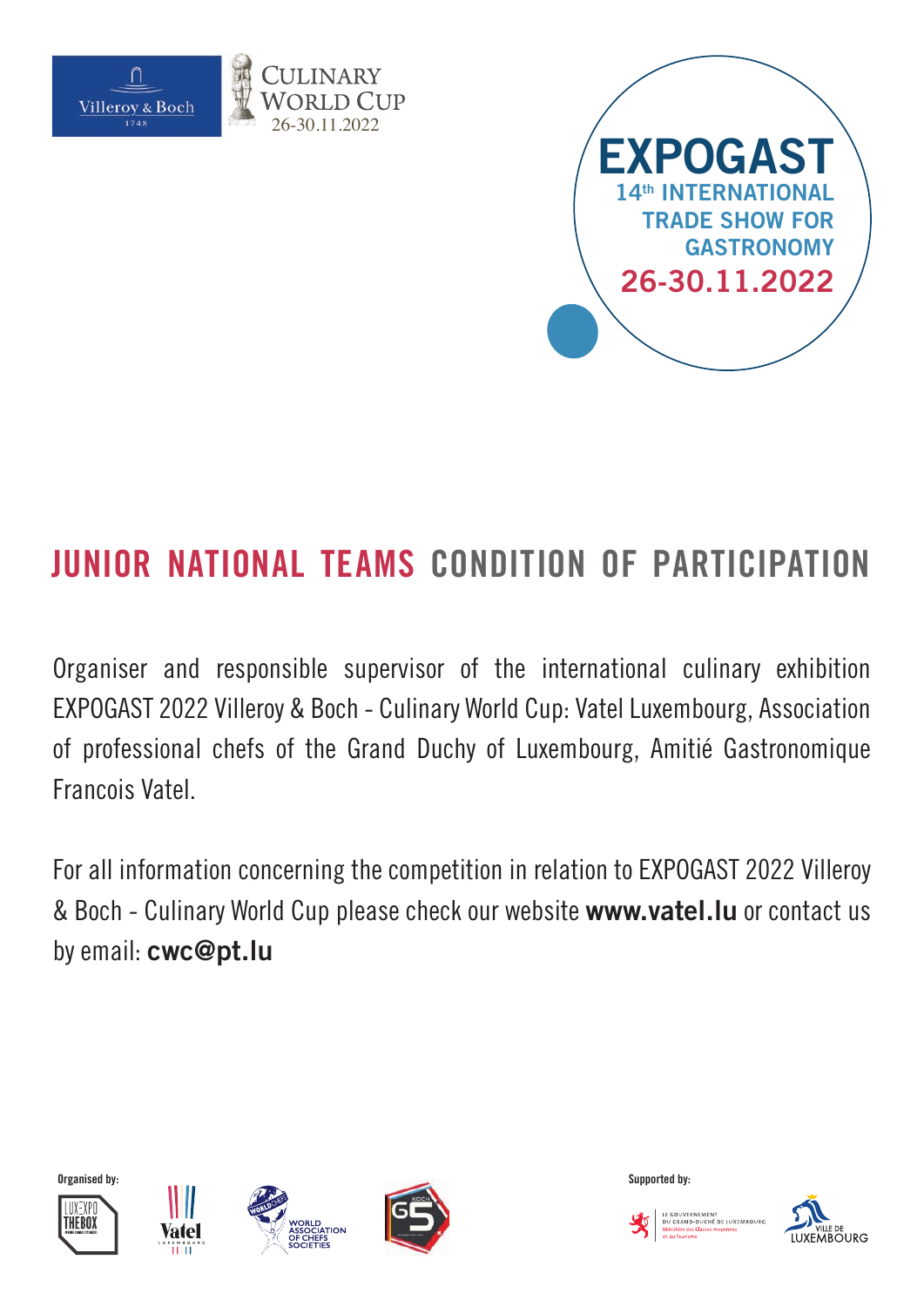

| <b>Duration</b>                                    | The Expogast 2022 - Villeroy&Boch Culinary World Cup takes place from Saturday 26 <sup>th</sup> of November to Wednesday<br>30 <sup>th</sup> of November 2022 at Luxexpo The Box, Luxembourg-Kirchberg.                                                                                                                                                                                                                                                                     |  |  |
|----------------------------------------------------|-----------------------------------------------------------------------------------------------------------------------------------------------------------------------------------------------------------------------------------------------------------------------------------------------------------------------------------------------------------------------------------------------------------------------------------------------------------------------------|--|--|
| <b>Opening hours</b>                               | Daily exhitibition hours are:<br>for participants from 5.00 am to 9.30 pm<br>for visitors from 11.00 am to 9.00 pm                                                                                                                                                                                                                                                                                                                                                          |  |  |
| <b>Opening Ceremony</b>                            | The national teams are going to be officially introduced during the opening ceremony which takes place on Friday<br>25 <sup>th</sup> of November 2022 at 5.00 pm at Luxexpo The Box.<br>(For organizational matters, changes might be possible)                                                                                                                                                                                                                             |  |  |
| <b>Closing Ceremony</b>                            | The award ceremony and the announcement of the Expogast 2022 - Culinary World Cup winners will take place on<br>Thursday 1 <sup>st</sup> of December 2022 at 2.00 pm at Luxexpo The Box.<br>(For organization matters, changes might be possible)                                                                                                                                                                                                                           |  |  |
| <b>Daily Ceremony</b>                              | The daily ceremony with the announcement of the medals and diplomas of the day (cold exhibition) takes place on<br>each competition day at 5.00 pm.<br>(For organization matters, changes might be possible)                                                                                                                                                                                                                                                                |  |  |
| <b>Outfit of the team of the</b><br>national teams | The members of the national teams are required to wear their cooking outfit, including chef hat during all the<br>ceremonies.                                                                                                                                                                                                                                                                                                                                               |  |  |
| <b>Registration</b>                                | Online registration must be done via www.vatel.lu.<br>For further information or questions in relation to the online registration, contact us by email: cwc@pt.lu.                                                                                                                                                                                                                                                                                                          |  |  |
| <b>Registration ends on</b><br>February 28th, 2022 | The final and complete registration with the nominal announcement of the teams and its members must be made<br>until the 28 <sup>th</sup> of February 2022.                                                                                                                                                                                                                                                                                                                 |  |  |
|                                                    | The team has to send a picture in color of the whole team by mail to cwc@pt.lu until the 31 <sup>st</sup> of August 2022 for a<br>publication.<br>The menu proposal has to be submitted by email to cwc@pt.lu until the 31 <sup>st</sup> of August 2022.                                                                                                                                                                                                                    |  |  |
|                                                    | The national teams are required to pay a participation fee of 400 Euros plus a deposit of 800 Euros. The deposit will<br>be refunded at the end of the competition if the team manager can present a handover in due form of the kitchen<br>and of the professionally correct execution of the hot kitchen competition in the Restaurant of Nations and the<br>Chefs Table.<br>Money won't be refunded in case of no show and if the requested program is not accomplished. |  |  |
|                                                    | The payment (fee plus deposit) must be done via online payment during the registration procedure<br>(VISA, MASTERCARD). The team can only participate if the total amount of 1200 Euro has been confirmed. Transfer<br>costs are at the expense of the team.                                                                                                                                                                                                                |  |  |
|                                                    | The registration fee includes 8 entry tickets for the whole lenght of the exhibition.                                                                                                                                                                                                                                                                                                                                                                                       |  |  |
|                                                    | All the needed documents such as entry tickets will be handed out in the VATEL office Entrée Nord at Luxexpo The<br>Box, Luxembourg-Kirchberg up on Thursday the 24 <sup>th</sup> November 2022 from 10.00 am onwards.                                                                                                                                                                                                                                                      |  |  |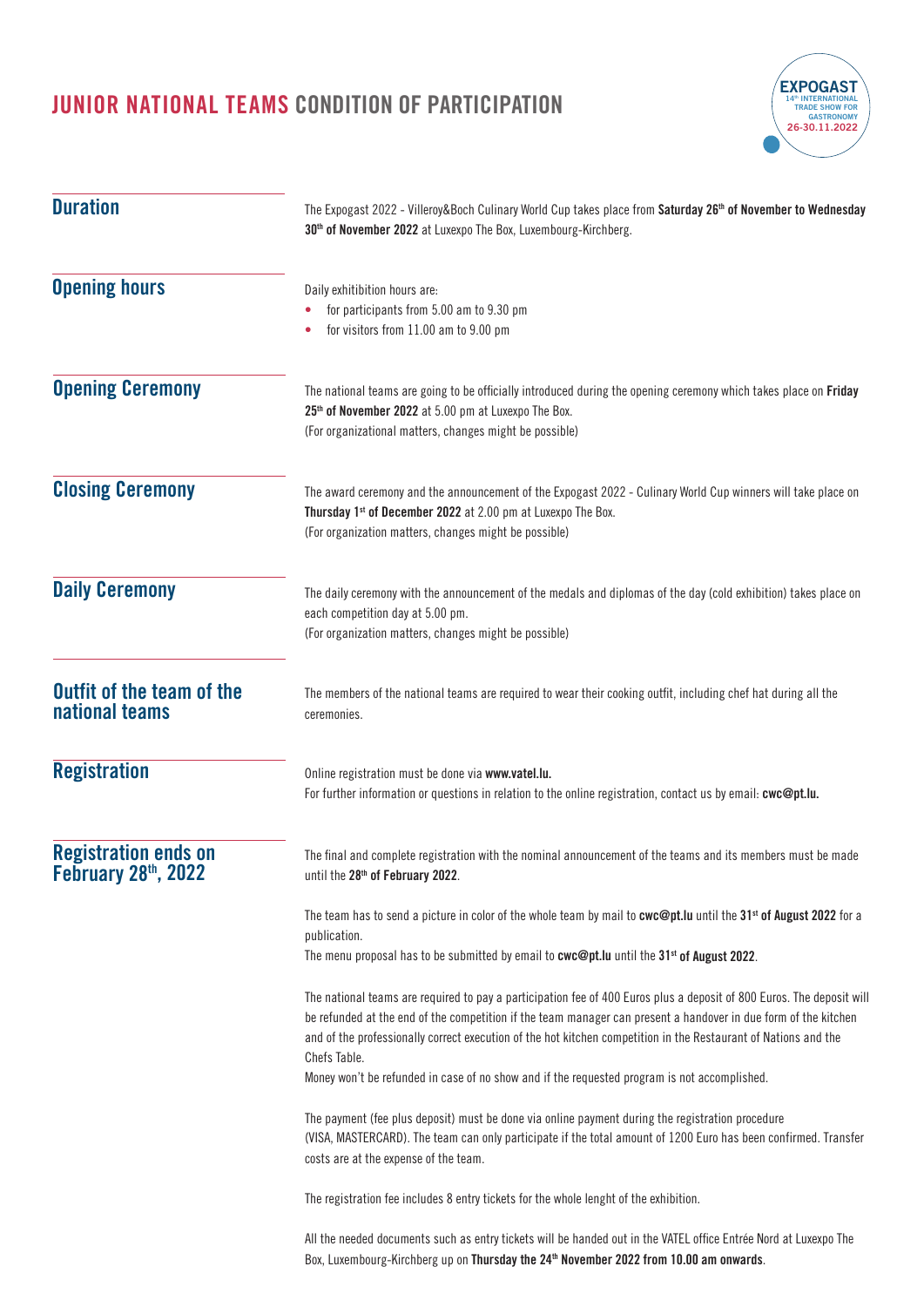

| <b>Registration modifications</b> | Once the registration is compete, the team will be sent an e-mail including its login and password information in in<br>case the team might modify its registration (free of charge) before October 1st 2022.<br>Passed that date, the request for further changes can only to be processed by mail cwc@pt.lu or during the<br>competition in the jury administration office. Any changes will be charged at 50 Euro each. This payment must be<br>done at the registration desk upon arrival or for later changes in the jury administration office. |  |  |
|-----------------------------------|-------------------------------------------------------------------------------------------------------------------------------------------------------------------------------------------------------------------------------------------------------------------------------------------------------------------------------------------------------------------------------------------------------------------------------------------------------------------------------------------------------------------------------------------------------|--|--|
| <b>Accommodation</b>              | The teams need to book their accommodation on their own. The organizer will reimburse the costs of maximum<br>40 Euros per person for a limited period of 6 nights and 6 persons for a total of maximum 1440 Euros. Refund will<br>only be possible against presentation of the original invoice of the hotel (for a stay during competition days).                                                                                                                                                                                                   |  |  |
| <b>Customs</b>                    | Generally, there should be no problem with the import of goods in limited quantities into the Grand-Duchy of<br>Luxembourg.<br>From overseas, the regulations have to be rstrictly respected. Each participant receives - upon request - a participa-<br>tion card, which has to be shown at customs upon request. All imported goods comply the health and hygienic food<br>regulations as defined by the EU.                                                                                                                                        |  |  |
| <b>Material costs</b>             | Material and decoration costs related to the exhibition are at the expense of the team.                                                                                                                                                                                                                                                                                                                                                                                                                                                               |  |  |
| <b>Team composition</b>           | Only national associations which are member of Worldchefs are allowed to register a junior national team. A country<br>can only be represented by one junior national team.                                                                                                                                                                                                                                                                                                                                                                           |  |  |
|                                   | A junior national team consists of six (6) members (chefs/pastry chefs) and two (2) helpers. The organizer will not<br>pay for the helpers nor give medals to them.                                                                                                                                                                                                                                                                                                                                                                                   |  |  |
|                                   | The team must be composed of the same members for both programs hot kitchen competition "Restaurant of<br>Nations" and "Junior Chefs Table on Fire".                                                                                                                                                                                                                                                                                                                                                                                                  |  |  |
|                                   | The six (6) chefs/pastry chefs as well as the two (2) helpers must be under 25 years of age old (born after 19th<br>November 1997).                                                                                                                                                                                                                                                                                                                                                                                                                   |  |  |
|                                   | For organizational matters, the surnames and names of the 6 team members (chefs/pastry chefs) and the<br>maximum of 2 helpers must be submitted at registration. The judges' folders include the six (6) names from the<br>active team members.                                                                                                                                                                                                                                                                                                       |  |  |
| <b>Program requirements</b>       | The junior national teams prepare the following two-part program:<br>1 day "Junior Chefs Table on Fire"<br>1 day hot kitchen program in the "Restaurant of Nations"                                                                                                                                                                                                                                                                                                                                                                                   |  |  |
|                                   | The respective day of competition in the "Restaurant of Nations" and "Junior Chefs Table on Fire " will be                                                                                                                                                                                                                                                                                                                                                                                                                                            |  |  |

determined by drawing lots in the first month of 2022. Place and date of the drawing will be notified ahead of time.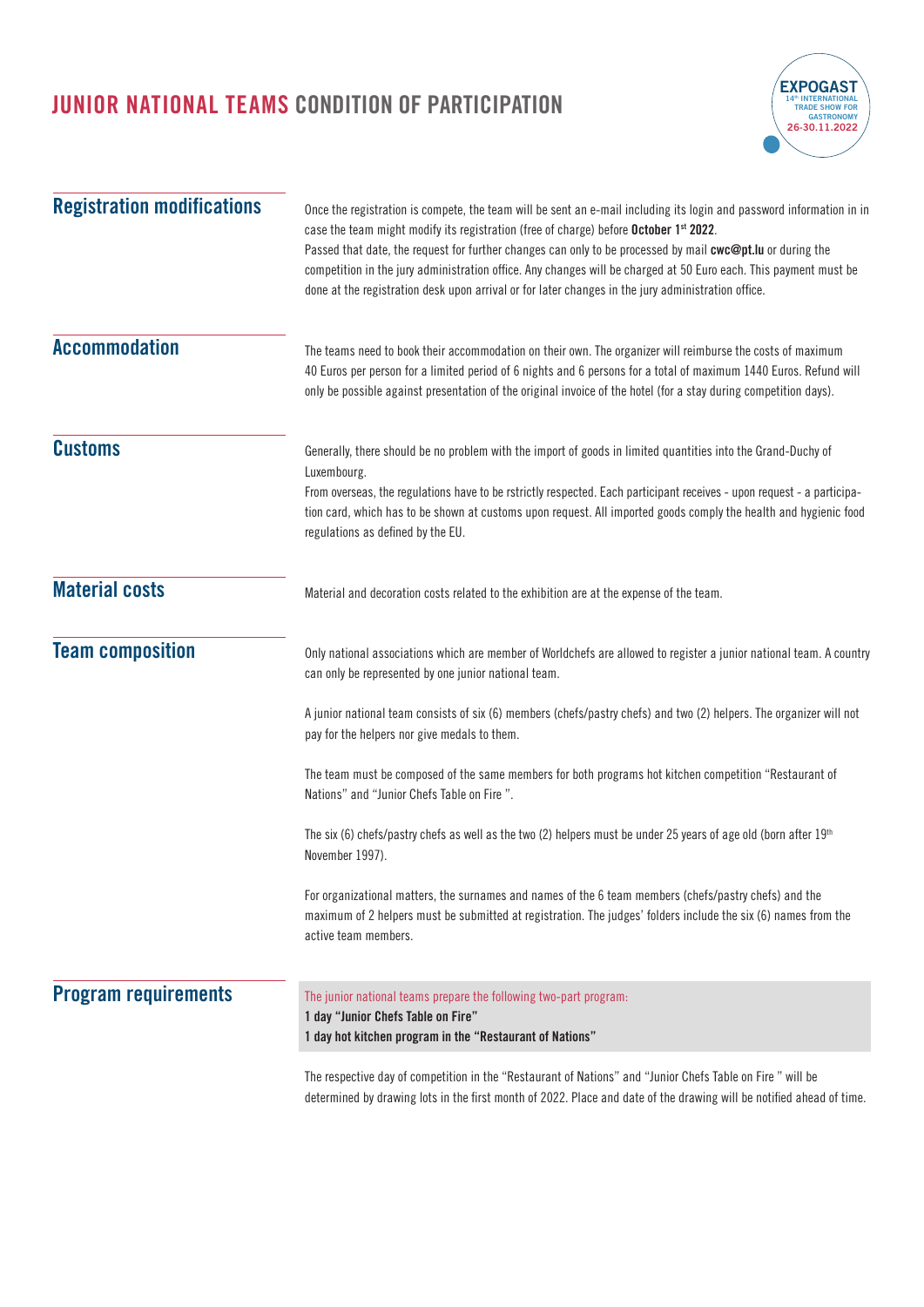|                                                 | <b>JUNIOR NATIONAL TEAMS CONDITION OF PARTICIPATION</b>                                                                                                                                                                                                                                                                                                                                                                                                 |                                                                                                                                                                                                                                                                                                                                                                                                                                                                                                                                                                                                                                                                                                                                                                                       | FXPOGAS<br>26-30.11.2022 |
|-------------------------------------------------|---------------------------------------------------------------------------------------------------------------------------------------------------------------------------------------------------------------------------------------------------------------------------------------------------------------------------------------------------------------------------------------------------------------------------------------------------------|---------------------------------------------------------------------------------------------------------------------------------------------------------------------------------------------------------------------------------------------------------------------------------------------------------------------------------------------------------------------------------------------------------------------------------------------------------------------------------------------------------------------------------------------------------------------------------------------------------------------------------------------------------------------------------------------------------------------------------------------------------------------------------------|--------------------------|
|                                                 | The competition schedule is set as follows:<br>Hot kitchen - Saturday 26 <sup>th</sup> November<br>Hot kitchen - Sunday 27 <sup>th</sup> November<br>Hot kitchen - Monday 28 <sup>th</sup> November<br>Hot kitchen - Tuesday 29th November<br>Hot kitchen - Wednesday 30 <sup>th</sup> November                                                                                                                                                         | → Chefs table on Fire - Tuesday 29th November<br>→ Chefs table on Fire - Wednesday 30 <sup>th</sup> November<br>→ Chefs table on Fire - Saturday 26 <sup>th</sup> November<br>→ Chefs table on Fire - Sunday 27 <sup>th</sup> November<br>→ Chefs table on Fire - Monday 28 <sup>th</sup> November                                                                                                                                                                                                                                                                                                                                                                                                                                                                                    |                          |
| <b>Customs</b>                                  | Generally, there should be no problem with the import of goods in limited quantities into the Grand-Duchy of<br>Luxembourg.<br>From overseas, the regulations have to be strictly respected. Each participant receives - upon request - a participation<br>card, which has to be shown at customs upon request. All imported goods comply with the health and hygienic food<br>regulations as defined by the EU.                                        |                                                                                                                                                                                                                                                                                                                                                                                                                                                                                                                                                                                                                                                                                                                                                                                       |                          |
| <b>Goods and raw materials</b>                  | In Luxembourg you can purchase all goods and raw materials in high quality that you might require for your pre-<br>paration of the exhibits. It is recommended that orders are made in advance, the participants can receive a list of<br>special shops upon request. The competitor must procure all products by her-/himself.<br>Black listed products are prohibited.                                                                                |                                                                                                                                                                                                                                                                                                                                                                                                                                                                                                                                                                                                                                                                                                                                                                                       |                          |
| <b>Preparation kitchen</b><br>for mise en place | The teams have to organize the workplace for the preparation and mise en place of their program by themselves.                                                                                                                                                                                                                                                                                                                                          |                                                                                                                                                                                                                                                                                                                                                                                                                                                                                                                                                                                                                                                                                                                                                                                       |                          |
| <b>International jury</b>                       | The international jury consists of recognized and approved experts.<br>By participating in the competition, the candidate accepts the conditions mentioned in this document.<br>The jury will taste the prepared components of the dishes.<br>The team members will have 2 members of the jury at their disposal on a daily basis to receive feedback concerning<br>the accomplished programs. Details will be announced at the team managers briefing. |                                                                                                                                                                                                                                                                                                                                                                                                                                                                                                                                                                                                                                                                                                                                                                                       |                          |
|                                                 |                                                                                                                                                                                                                                                                                                                                                                                                                                                         | <b>HOT KITCHEN PROGRAM - "RESTAURANT OF NATIONS":</b>                                                                                                                                                                                                                                                                                                                                                                                                                                                                                                                                                                                                                                                                                                                                 |                          |
|                                                 | individual plates) are served and sold at the "Restaurant of Nations".                                                                                                                                                                                                                                                                                                                                                                                  | The participating junior national teams have to prepare a 3-course menu: 70 menus have to be prepared, allowing<br>the visitors of Expogast - Culinary World Cup to observe the preparation and cooking process. The menus (served on                                                                                                                                                                                                                                                                                                                                                                                                                                                                                                                                                 |                          |
| <b>Team at "Restaurant</b><br>of Nations"       | ٠<br>۰<br>Helpers must dress differently from the 6 chefs of the team.<br>۰<br>Helpers are allowed to carry goods but not place them in the fridge or freezer.<br>۰<br>Helpers are allowed to polish plates outside the kitchen box.<br>۰<br>۰<br>the cleaning of the working tables and kitchen machines.<br>۰<br>٠<br>$\bullet$                                                                                                                       | Six (6) team members (chefs/pastry chefs) and two (2) helpers under 25 years of age, 8 in total.<br>The team for the "Restaurant of Nations" must be identical to the team of the "Junior Chef's Table on Fire".<br>The total of six (6) chefs $+$ one (1) helper must not be exceeded inside the kitchen box.<br>From the start of the competition on, one helper is allowed to be in the kitchen serving as a dishwasher and for<br>The team manager is only allowed to stay outside the kitchen and is not permitted to participate in any way.<br>The team manger is permitted to set up the service and ticket station 15 minutes prior to service starting time.<br>The team manager is allowed to call the announcing for services. He/she can only wipe the plates and is not |                          |

permitted to place garnish, sauce, or decoration on the plates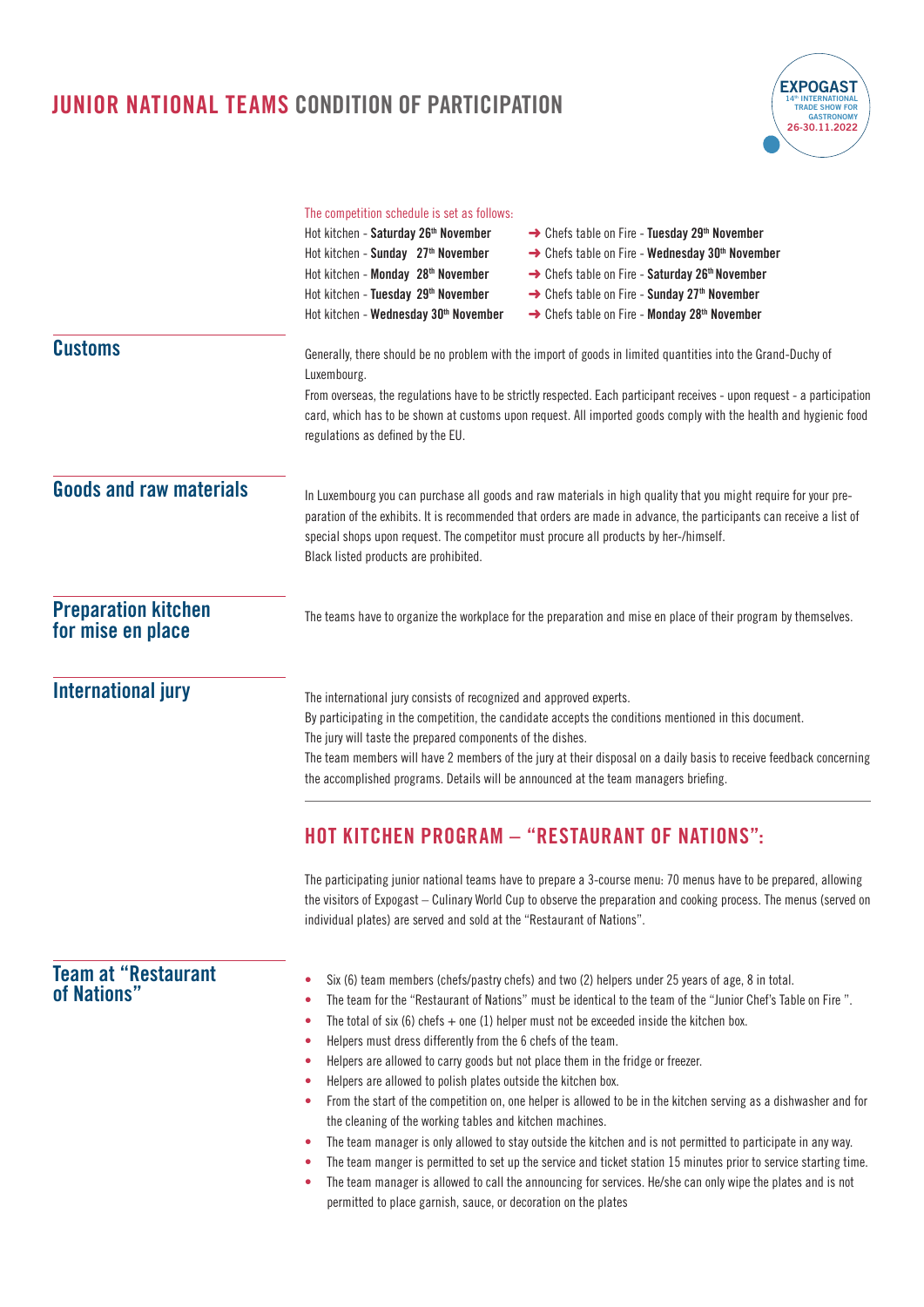

| <b>Menu composition</b>                                                       | A hot or mainly hot preparation of fish/and or shellfish and/or seafood with side dishes. The first dish<br>$1st$ dish:<br>must be predominantly hot (more than 50 %).                                                                                   |
|-------------------------------------------------------------------------------|----------------------------------------------------------------------------------------------------------------------------------------------------------------------------------------------------------------------------------------------------------|
|                                                                               | A hot preparation of meat and/or poultry and/or game with side dishes and decorations in accordance<br>$2nd$ dish:<br>with modern nutritional standards.                                                                                                 |
|                                                                               | A dessert made of different textures and temperatures.<br>$3rd$ dish:                                                                                                                                                                                    |
|                                                                               | Teams not completing their tasks within the allowed time or delays during service will have<br>up to 5 points penalty deduction by the lead judge from their final mark of that section.                                                                 |
| <b>Prescribed quantities</b>                                                  | The minimum required weight of one cooked portion of the whole menu is 500g<br>The maximum is according to the actual nutrition standards.                                                                                                               |
| <b>Benefits for the hot</b><br>kitchen - "Restaurant<br>of Nations"           | The organizer refunds 70 x 12 EUR = 840 EUR per junior national team for the cost of products<br>purchased.                                                                                                                                              |
| <b>Kitchen "Restaurant</b><br>of Nations" and "Chefs<br><b>Table on Fire"</b> | The kitchen in the "Restaurant of Nations" and "Chefs Table" are well-equipped and visible to the public. The<br>national teams are asked to perform in clean working clothes.                                                                           |
|                                                                               | The porcelain for the "Restaurant of Nations" is offered by the organizer and will be presented during the drawing<br>in the first months of 2022.                                                                                                       |
|                                                                               | Kitchen furniture and physical inventory are to be handled with care. Each national team is held liable for missing<br>equipment. Hygienic and accurate work will be judged as well as the state of the kitchen after cooking.                           |
| <b>Electrical Equipment -</b><br><b>basic rules</b>                           | Each kitchen is equipped with ten (10) plug sockets of 220 volt. Maximum load of 10 kW must not be<br>exceeded.<br>Additional power outlets are not allowed!<br>۰                                                                                        |
|                                                                               | The overload is controlled by fuse. It is the teams' responsibility to ensure that the electrical load is not<br>exceeded causing a power failure. If a team causes a power failure because of power overload, they can<br>be penalized up to 10 points. |
|                                                                               | A maximum of eight appliances and machines can be used in the hot kitchen competition, in addition to what<br>٠<br>is already supplied by the organizer.                                                                                                 |
|                                                                               | The team may also bring a max of two transport boxes (GN2/1, max 180 cm height) boxes on wheels, warm or<br>۰                                                                                                                                            |
|                                                                               | cold (nothing placed on top).<br>It is not permitted to exchange equipment during the competition, unless there is a machine failure and the<br>٠<br>jury chairman approves it.                                                                          |
| <b>Electrical Equipment</b>                                                   | Accepted in the hot kitchen "Restaurant of Nations" and "Junior Chefs Table on Fire":<br>Induction plate<br>۰                                                                                                                                            |
|                                                                               | Slow cooking and warm holding unit                                                                                                                                                                                                                       |
|                                                                               | Vacuum sealers                                                                                                                                                                                                                                           |
|                                                                               | Warm temperature regulator<br>Airbrush compressor                                                                                                                                                                                                        |
|                                                                               | Ice cream maker                                                                                                                                                                                                                                          |
|                                                                               | Blender                                                                                                                                                                                                                                                  |
|                                                                               | Hand mixer                                                                                                                                                                                                                                               |
|                                                                               | <b>Blast chiller</b>                                                                                                                                                                                                                                     |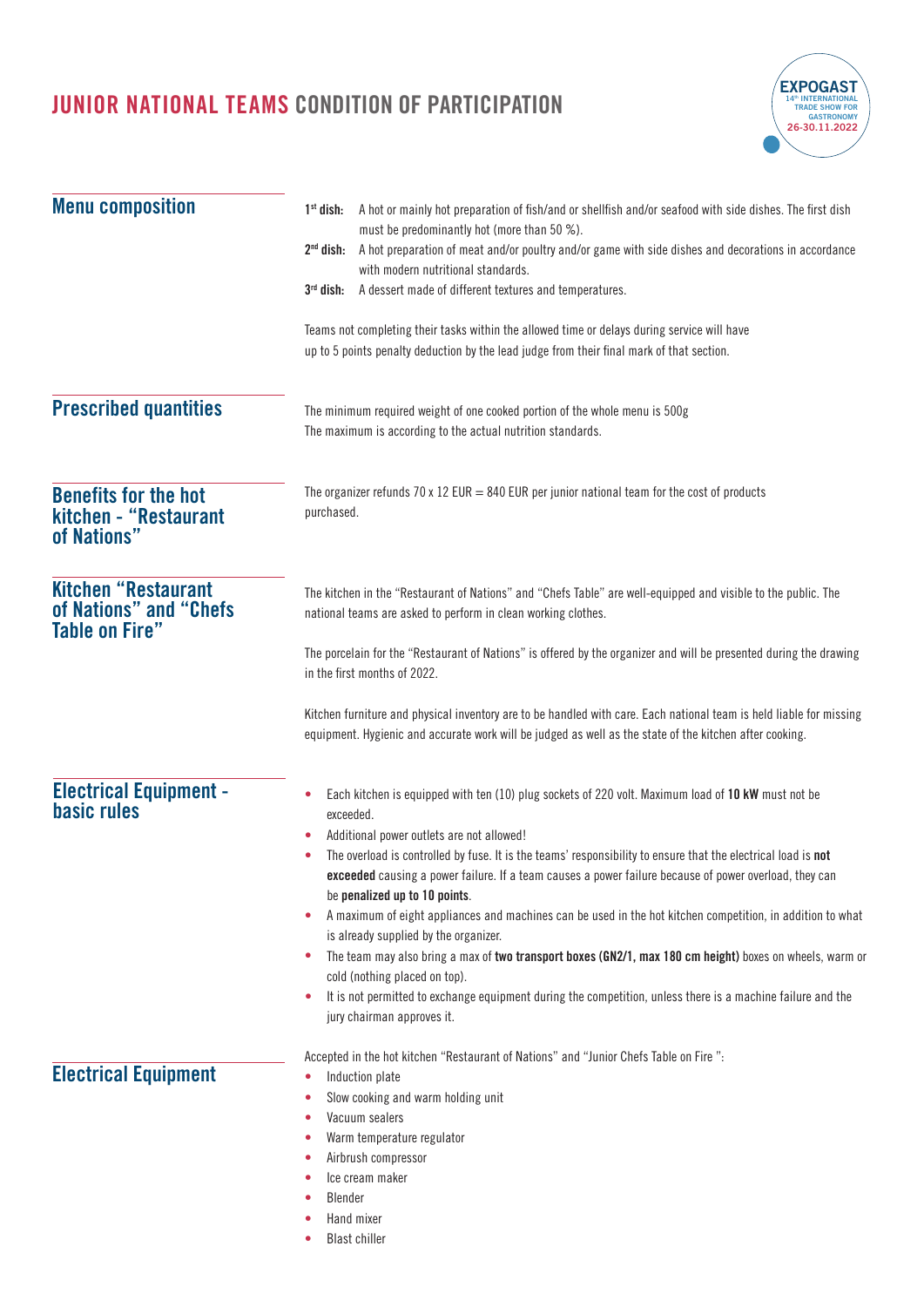

- **•** Heating unit (on wheels it will be counted as warm transport box)
- **•** Microwave oven
- **•** Dehydrator
- **•** Pacojet
- **•** Smoking unit
- **•** Sous-vide circulator
- **•** Pasta maker
- **•** Thermomix
- **•** Tabletop mixer
- **•** Deep fryer
- **•** Meat slicing machine
- **•** Vegetable processor
- **•** Plate heater

All other equipment is prohibited.

### **Mise en Place – Items, permitted to be brought for the "Restaurant of Nations"**

#### Basic stock

- **•** can be brought in, but not reduced, seasoned or thickened Samples for tasting (cold and hot)
- **•** bones for stock (including extra) can be brought in cut into small pieces

#### Salads

**•** cleaned, washed but not mixed or cut

#### Vegetables, fruits, potatoes, onions

- **•** cleaned, peeled, washed, raw, not cut (exception for vegetables where seeds have to be removed). For example squash, but only allowed to be cut in halves
- **•** onions can be halved to check quality
- **•** vegetables like tomatoes may be blanched and peeled

#### **•** broad beans may be shelled

- Vegetable/fruit pulps and purées, …
- **•** can be brought in, but not reduced, seasoned or thickened. Final sauce or coulis must be prepared on site. Samples for tasting
- **•** no glaze or concentrated juices
- **•** dried fruit / or vegetable powder permitted
- **•** dehydrated fruit or sheets permitted
- **•** vegetable ash and home-made spice mixture are permitted

#### Fish

**•** gutted, scaled, not filleted

Shells

**•** cleaned, raw in their shells

#### **Crustaceans**

**•** raw or boiled, not peeled

Meat/Poultry

- **•** deboned, not portioned, meat not trimmed, minced or ground
- **•** sausages have to be made on site
- **•** raw liver and sweetbread can be soaked in milk or cream when brought into the competition kitchen but not seasoned or marinated

#### Pastry sponge, biscuit, meringue

- **•** can be brought in, but not cut, sliced or chopped
- **•** macarons cannot be brought in
- **•** meringue as a décor has to be dried on site
- Decor elements
- **•** must be 100 % done on site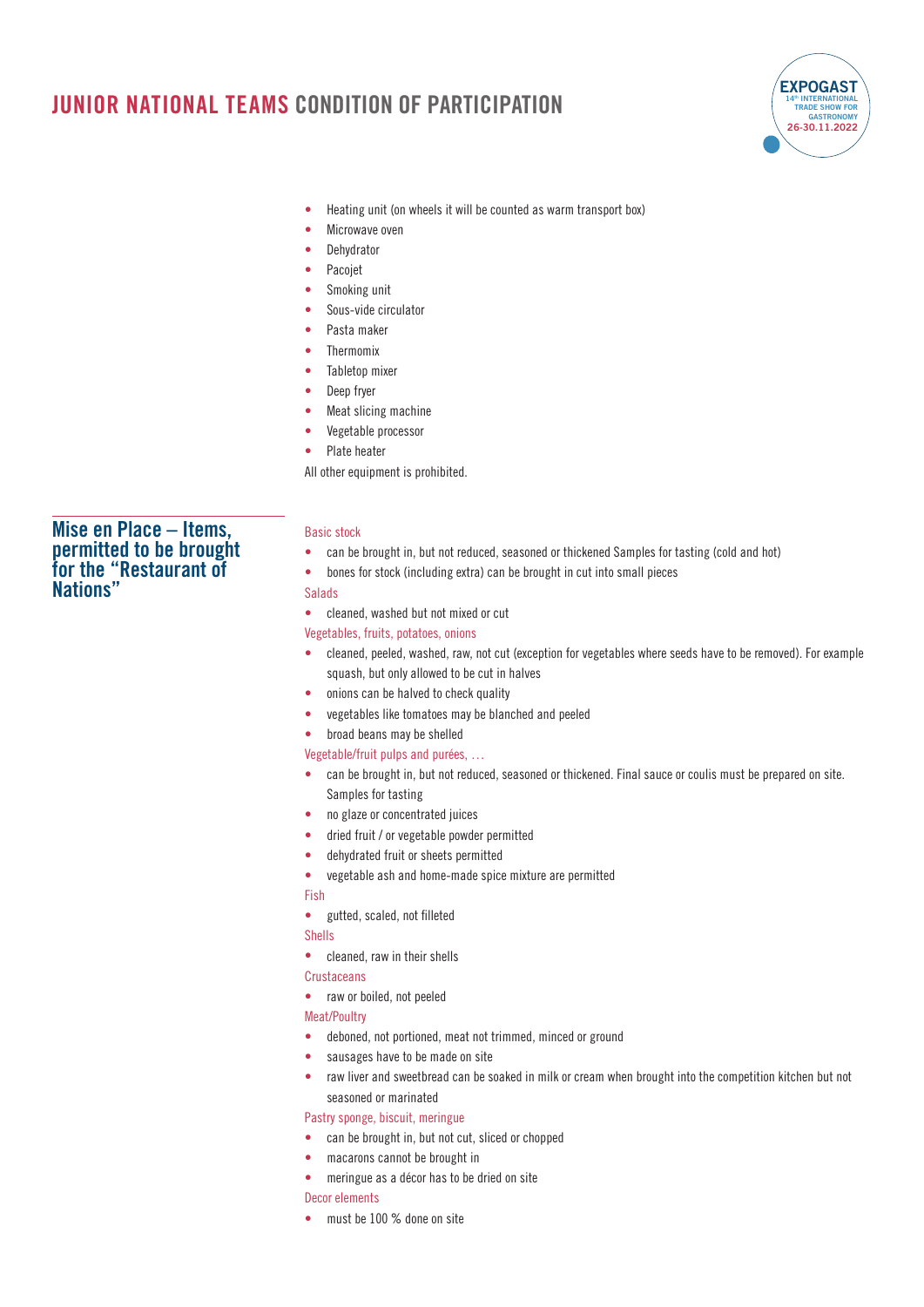

|                           | <b>Eggs</b>                                                                              |                                                                                                                               |  |
|---------------------------|------------------------------------------------------------------------------------------|-------------------------------------------------------------------------------------------------------------------------------|--|
|                           | can be separated, and pasteurized, but not processed in any other way<br>Dry ingredients |                                                                                                                               |  |
|                           | can be pre-weighted and -measured<br>۰                                                   |                                                                                                                               |  |
|                           | Flavoured oils and butter are allowed                                                    |                                                                                                                               |  |
|                           |                                                                                          |                                                                                                                               |  |
| <b>Time schedule</b>      | From 10.30 am onwards - to place the food in the fridges.                                |                                                                                                                               |  |
|                           | From 11.00 to 11.30 am - teams get introduced to the use of the kitchen equipment.       |                                                                                                                               |  |
|                           |                                                                                          | From 11.30 to 11.55 am - will be the mise en place check by the jury including the HACCP control sheets.                      |  |
|                           |                                                                                          | From 12.00 am onwards the kitchen will be cleared for work by the chairman of the jury or his representative.                 |  |
|                           | From 6.00 pm onwards the service starts.                                                 |                                                                                                                               |  |
|                           |                                                                                          | Teams not completing their tasks within the allowed time or delays during service will have up to 5 points penalty            |  |
|                           | deducted by the lead judge from their final mark of that section.                        |                                                                                                                               |  |
|                           |                                                                                          | A picture of each dish from the created menu has to be sent to cwc@pt.lu in the prescribed time (October 1 <sup>st</sup> 2022 |  |
|                           |                                                                                          | at the latest). The minimum size of each photo must be 2560 x 1920; minimal resolution 200 dpi. If the photos                 |  |
|                           | aren't sent on time the team will be deducted 10 points penalty from the total score.    |                                                                                                                               |  |
|                           |                                                                                          | Recipes of the hot menus must be submitted to the jury at the beginning of the competition.                                   |  |
| <b>International jury</b> | The international jury starts working at 10.30 am.                                       |                                                                                                                               |  |
|                           |                                                                                          |                                                                                                                               |  |
|                           | team being able to determine which plates.                                               | The judging of the plates takes place during service, which means 4 plates will be judged per service, without the            |  |
|                           | The served menu must correspond with the required photos.                                |                                                                                                                               |  |
|                           |                                                                                          |                                                                                                                               |  |
| <b>Judging points</b>     | Mise en place<br><b>Hygiene and Food waste</b>                                           | 5 points                                                                                                                      |  |
|                           | <b>Correct professional preparation</b>                                                  | 10 points<br>20 points                                                                                                        |  |
|                           | Work skills                                                                              |                                                                                                                               |  |
|                           | Techniques<br>۰                                                                          |                                                                                                                               |  |
|                           | Workflow<br>۰                                                                            |                                                                                                                               |  |
|                           | Service<br>۰                                                                             | 5 points                                                                                                                      |  |
|                           | <b>Presentation</b>                                                                      | 10 points                                                                                                                     |  |
|                           | <b>Taste</b>                                                                             | 50 points                                                                                                                     |  |
|                           | TOTAL:                                                                                   | 100 points                                                                                                                    |  |
| <b>Sub-totals</b>         | $1st$ dish                                                                               | 100 points                                                                                                                    |  |
|                           | $2nd$ dish                                                                               | 100 points                                                                                                                    |  |
|                           | $3rd$ dish                                                                               | 100 points                                                                                                                    |  |
|                           | <b>Total</b>                                                                             | $300 / 3 = 100$ points                                                                                                        |  |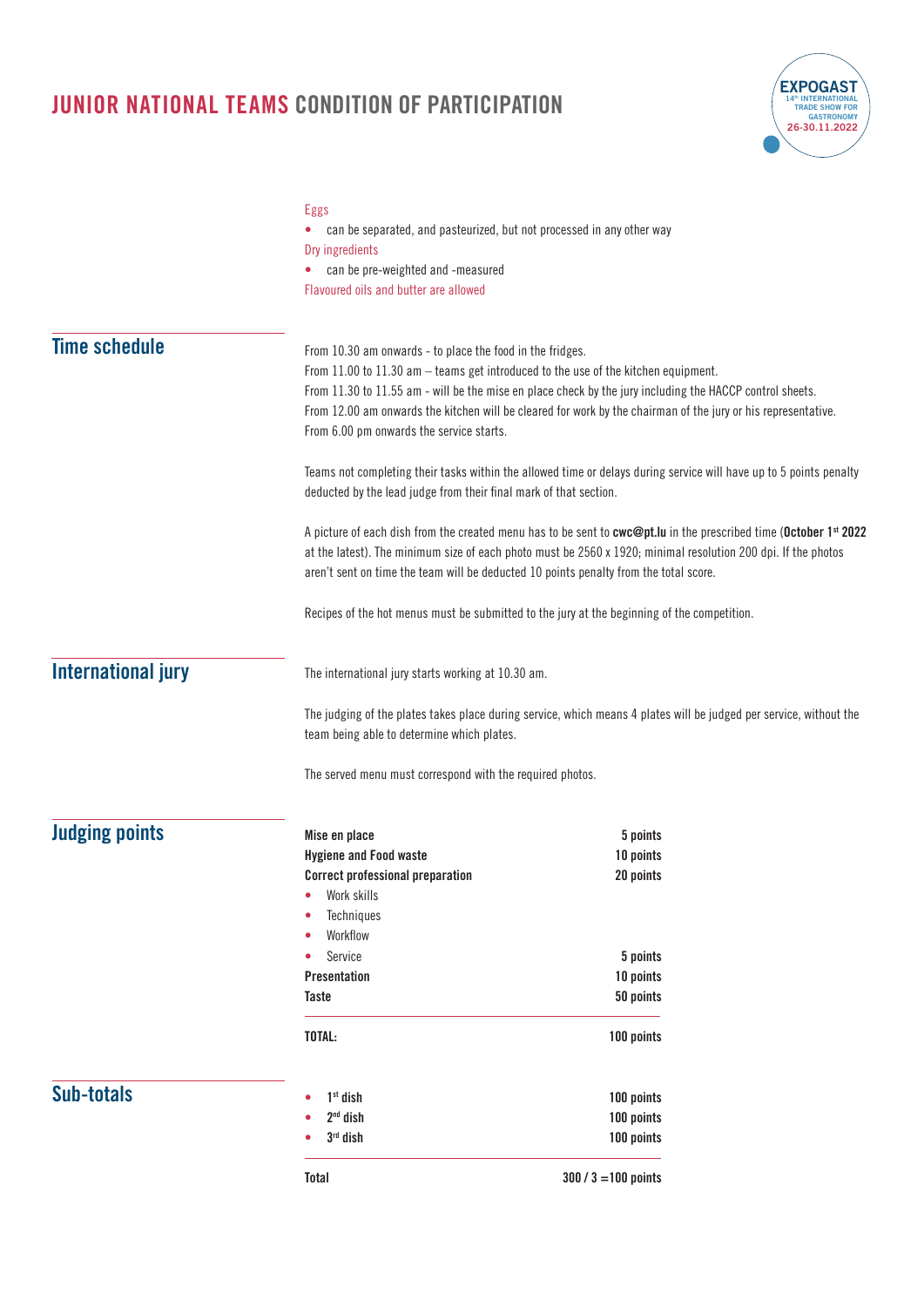

### **HOT KITCHEN PROGRAM – "JUNIOR CHEFS TABLE ON FIRE":**

The team is choosing a theme that must be reflected in the different preparations. (eg: spring time or feel the nature,…)

| <b>Team at "Junior Chef's</b><br><b>Table on Fire"</b>                  | Six (6) team members (chefs/pastry chefs) and two (2) helpers under 25 years of age, 8 in total.<br>۰<br>The team for the "Junior Chef's Table on Fire " must be identical to the team of the "Restaurant of Nations".<br>٠<br>The total of six (6) chefs $+$ one (1) helper must not be exceeded inside the kitchen box.<br>۰<br>The helper must dress differently from the 6 chefs of the team.<br>۰<br>The helpers are allowed to carry goods but not place them in the fridge or freezer.<br>۰<br>The helpers are allowed to polish plates outside the kitchen box.<br>۰<br>From the start of the competition on, the kitchen-helper is allowed to be in the kitchen serving as a dishwasher<br>٠<br>and for the cleaning of the working tables and kitchen machines.<br>The team manager is only allowed to stay outside the kitchen and is not permitted to participate in any way.<br>۰<br>The team manager is allowed to call the announcing for services. He/she can only wipe the plates and is not<br>۰<br>permitted to place garnish, sauce, or decoration on the plates. |
|-------------------------------------------------------------------------|---------------------------------------------------------------------------------------------------------------------------------------------------------------------------------------------------------------------------------------------------------------------------------------------------------------------------------------------------------------------------------------------------------------------------------------------------------------------------------------------------------------------------------------------------------------------------------------------------------------------------------------------------------------------------------------------------------------------------------------------------------------------------------------------------------------------------------------------------------------------------------------------------------------------------------------------------------------------------------------------------------------------------------------------------------------------------------------|
| <b>Team during the service</b><br>of the Junior Chef's Table<br>on Fire | The serving chef, one (1) team member is responsible to assist the guests during service of the Chefs Table.<br>۰<br>One (1) team member will carve/slice the remaining four (4) portions from each of the main pieces on the<br>۰<br>festive platter.<br>One (1) team member will explain the theme or the dishes to the guests.<br>۰<br>Three (3) sets of menus/recipes with clear description of the theme and dishes has to be provided to the<br>٠<br>judges.<br>Set up of the table can be done by the helper or team members.<br>٠<br>The helper is not allowed at all to participate in the service of the food.<br>The organizer will provide the waiters who will serve the guests of the Chefs Table.<br>۰                                                                                                                                                                                                                                                                                                                                                                 |
| <b>Menu composition</b>                                                 | <b>Finger Food Cold and Hot</b><br>Four (4) different kinds of fingerfood - two (2) cold and two (2) hot varieties of finger food<br>۰<br>Served on platters on the Chef's Table. These are to be served on two (2) platters for ease of service.<br>۰<br>Finger food need to weigh between $10g - 20g$ . Guests should be able to eat them in one bite. They cannot be<br>٠<br>served with any liquid/served in bowl.<br>Two (2) different kinds served cold (14 pieces of each $=$ 28), 10 pieces of each will be served to the guests and<br>۰<br>4 pieces of each will be served to the jury<br>Two (2) different kinds served hot (14 pieces of each $=$ 28), 10 pieces of each will be served to the guests and<br>4 pieces of each will be served to the jury                                                                                                                                                                                                                                                                                                                  |
|                                                                         | One (1) cold Festive platter for twelve (12) persons to be comprised of, fish and /or shellfish and or seafood<br>Two (2) various preparations of main pieces<br>٠<br>Two (2) appropriate garnishes to accompany the main pieces<br>٠<br>The main pieces for the buffet must have an end piece (butt piece)<br>۰<br>The main pieces need to be cut into eight (8) portions displayed on the platter<br>۰<br>Four (4) portions must remain on the end piece. The end piece will later be carved by a team member in front of<br>۰<br>the guests $-$ it cannot be sliced by a helper<br>A minimum of two (2) accompanying sauces/chutneys, served separately<br>۰<br>One (1) Salad served separately<br>The platter itself must be in one (1) piece, and appear as one unit, it must be moveable as one unit<br>۰<br>No plates, bowls, spoons or service vessels are permitted on the platter.<br>۰<br>Ten (10) portions will be served to the guests and two (2) portions will be served to the jury<br>۰                                                                              |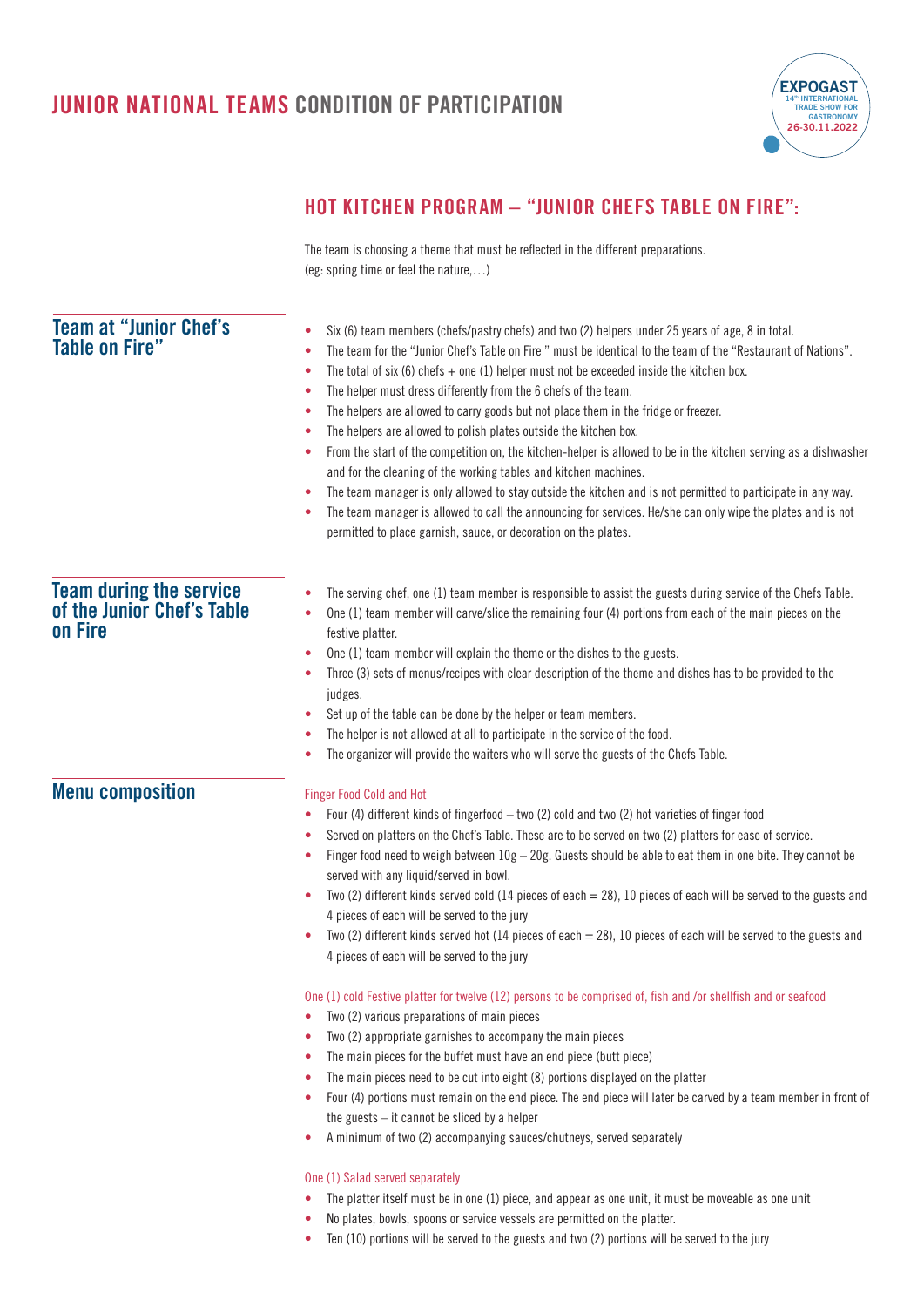|                                                             | One (1) plated hot main course (Plated in the kitchen)                                                                                                                                                                                                |
|-------------------------------------------------------------|-------------------------------------------------------------------------------------------------------------------------------------------------------------------------------------------------------------------------------------------------------|
|                                                             | The meat protein will be announced 3 months prior to the event                                                                                                                                                                                        |
|                                                             | Side garnishes and decoration in accordance to modern and nutritional standards.<br>٠                                                                                                                                                                 |
|                                                             | One (1) plated dessert (Plated in the kitchen)                                                                                                                                                                                                        |
|                                                             | With three (3) main components of which one needs to be hot.                                                                                                                                                                                          |
|                                                             | Sauces and decoration are of your choice but are not considered as a component.                                                                                                                                                                       |
| <b>Benefits for "Junior Chefs</b><br><b>Table on Fire "</b> | The organizer refunds 200 EUR per team for the cost of products purchased.                                                                                                                                                                            |
| "Junior Chefs Table on<br>Fire " - Table                    | A Junior Chefs table will be arranged and put at the disposal of the team by the organizer<br>(Size will be announced by the end of May 2022.)                                                                                                        |
|                                                             | The size and shape of the table, and the white overlay provided by the organizer, cannot be modified or altered in<br>any way.                                                                                                                        |
|                                                             | The only additional items allowed on the table will be the menus, and the plinths for plates and risers.<br>These plinths must be of a smaller diameter than the plates and platters.                                                                 |
|                                                             | Only the porcelain for the hot preparation (see point 3 – menu composition) is offered by the organizer. The china<br>will be presented during the drawing in the first months of 2022. All other china has to be brought by the teams<br>themselves. |
| Mise en Place – Items,                                      | <b>Basic stocks</b>                                                                                                                                                                                                                                   |
|                                                             | can be brought in, but not reduced, seasoned or thickened                                                                                                                                                                                             |
| permitted to be brought<br>for the "Junior Chefs            | these are to be presented to the jury in cold and warm format for tasting.<br>۰                                                                                                                                                                       |
| Table on Fire "                                             | bones for stock can be brought in cut into small pieces.<br>٠                                                                                                                                                                                         |
|                                                             | <b>Salads</b>                                                                                                                                                                                                                                         |
|                                                             | cleaned and washed                                                                                                                                                                                                                                    |
|                                                             | Vegetables and fruits cleaned, can be cut/trimmed (any shape), BUT must be raw                                                                                                                                                                        |
|                                                             | Fruit and vegetable purées are permitted but must not be seasoned or finished item<br>۰                                                                                                                                                               |
|                                                             | no glaze or concentrated juices<br>٠                                                                                                                                                                                                                  |
|                                                             | dried fruit/or vegetable powder permitted<br>٠                                                                                                                                                                                                        |
|                                                             | dehydrated fruit or sheets permitted<br>۰                                                                                                                                                                                                             |
|                                                             | vegetable ash and home-made spice mixture are permitted<br>٠                                                                                                                                                                                          |
|                                                             | Fish must be gutted                                                                                                                                                                                                                                   |
|                                                             | scaled, and even can be fileted if required.<br>٠                                                                                                                                                                                                     |
|                                                             | Its allowed to bring in only the necessary quantity/piece/size used for the main piece of the showplatter.<br>۰<br>Shellfish/crustaceans                                                                                                              |
|                                                             | clean, raw, can be removed from their shell<br>۰                                                                                                                                                                                                      |
|                                                             | Meat/Poultry/Game                                                                                                                                                                                                                                     |
|                                                             | deboned, trimmed but not portioned<br>٠                                                                                                                                                                                                               |
|                                                             | proteins cannot be brought in minced. Mincing must be done in the kitchen.<br>۰                                                                                                                                                                       |
|                                                             | liver and sweetbreads can be brought in soaked in milk, but not seasoned or flavoured.<br>۰                                                                                                                                                           |
|                                                             | smoked fish, prosciutto, chorizo, bacon, are allowed as long as they are further processed in the kitchen.<br>$\bullet$                                                                                                                               |
|                                                             | Pasta dough<br>can be flavoured and rolled into sheets, but it cannot be portioned<br>٠                                                                                                                                                               |
|                                                             | Decor elements                                                                                                                                                                                                                                        |
|                                                             |                                                                                                                                                                                                                                                       |

**EXPOGAST 14th INTERNATIONAL TRADE SHOW FOR GASTRONOMY 26-30.11.2022**

**•** must be 100 % done on site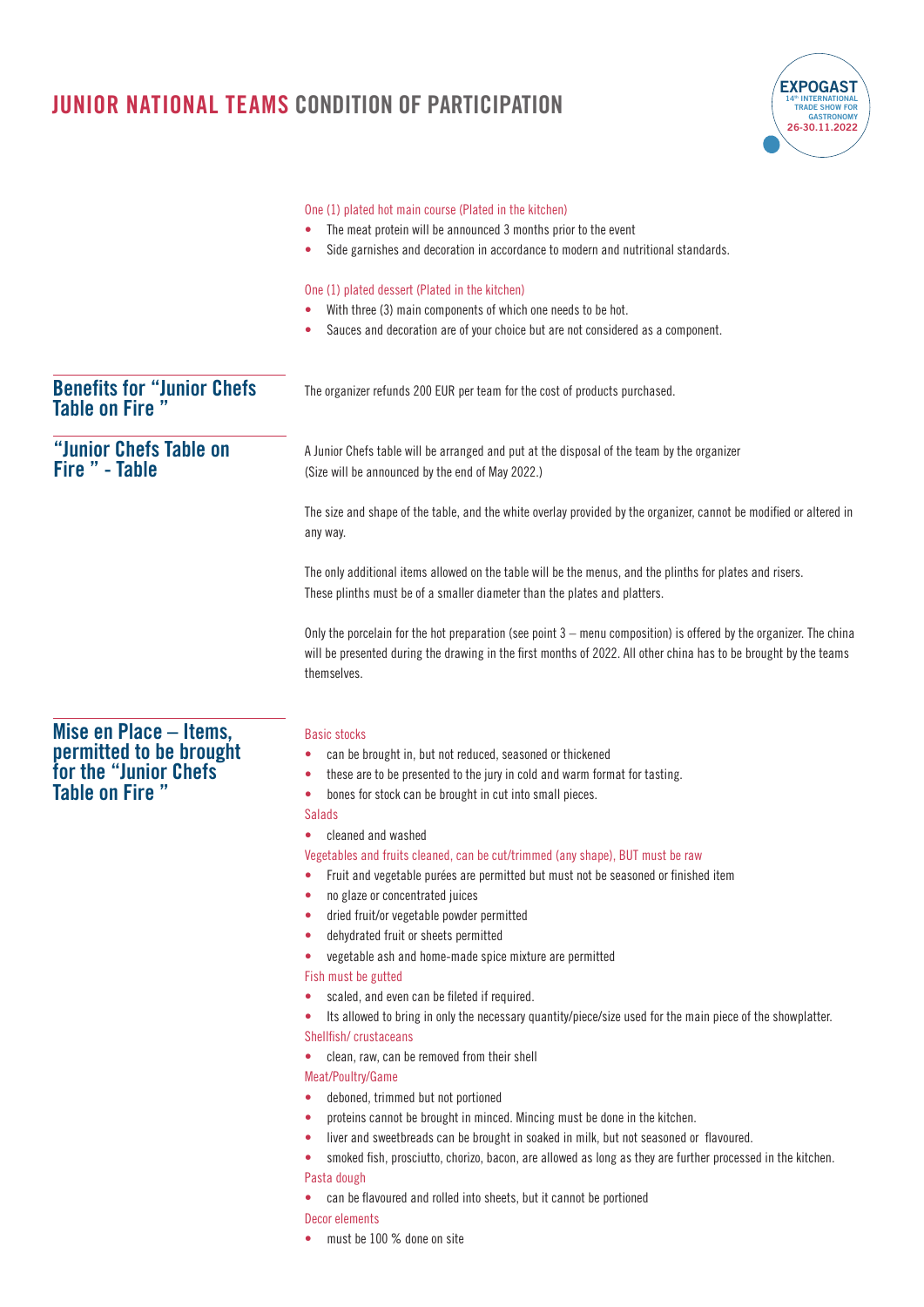

|                              | Eggs<br>can be separated, and pasteurized, but not processed in any other way<br>٠<br>Dry ingredients<br>can be pre-weighted and -measured<br>Flavoured oils and butter are allowed<br>Pastry<br>pastry Sponge, biscuits, not cut or stenciled<br>macaroons or macarons need to be made on premise<br>۰<br>decor elements 100% made on site                            | titanium dioxide, metallic powders, and artificial food colours are not permitted                                                                                                                                                                                                                                                                                                                              |  |
|------------------------------|------------------------------------------------------------------------------------------------------------------------------------------------------------------------------------------------------------------------------------------------------------------------------------------------------------------------------------------------------------------------|----------------------------------------------------------------------------------------------------------------------------------------------------------------------------------------------------------------------------------------------------------------------------------------------------------------------------------------------------------------------------------------------------------------|--|
| <b>Equipment and service</b> | ۰<br>six (6) months prior to the competition.<br>۰<br>Cooking utensils will be provided by the organization instance.<br>۰<br>٠<br>tion.                                                                                                                                                                                                                               | A completely equipped preparation kitchen will be provided by the organizer. An equipment list will be sent out<br>The team is responsible for the service in front of the buffet (no beverage services)<br>Serving utensils (sauce pans, soup bowls) have to be brought in by the teams.<br>A detailed list of the provided utensils and a kitchen plan will be sent out six (6) months prior to the competi- |  |
| <b>Time schedule</b>         | The kitchen will be available to the teams at 3.00 pm<br>Mise en place and control<br>Start for the practical preparations<br>Service starts at<br>by the lead judge from their final mark of that section.                                                                                                                                                            | $3.15$ pm<br>3.30 pm<br>8.30 pm<br>Teams not completing their tasks within the allowed time or delays during service will have up to 5 points deducted                                                                                                                                                                                                                                                         |  |
| <b>International jury</b>    | The international jury starts working at 3.00 pm.<br>Judging of plates/platters takes place during service, which means two (2) samples will be taken at the same time<br>as the guests for judging, without the team being able to determine which samples.<br>The served menu must correspond with the documentation of the menu, given to the chairman of the jury. |                                                                                                                                                                                                                                                                                                                                                                                                                |  |
| <b>Judging points</b>        | Mise en place<br><b>Hygiene and Food waste</b><br><b>Correct professional preparation</b><br>Work skills<br>۰<br>Techniques<br>Workflow<br>Service<br><b>Presentation</b><br>Taste<br>TOTAL:                                                                                                                                                                           | 5 points<br>10 points<br>20 points<br>5 points<br>10 points<br>50 points<br>100 points                                                                                                                                                                                                                                                                                                                         |  |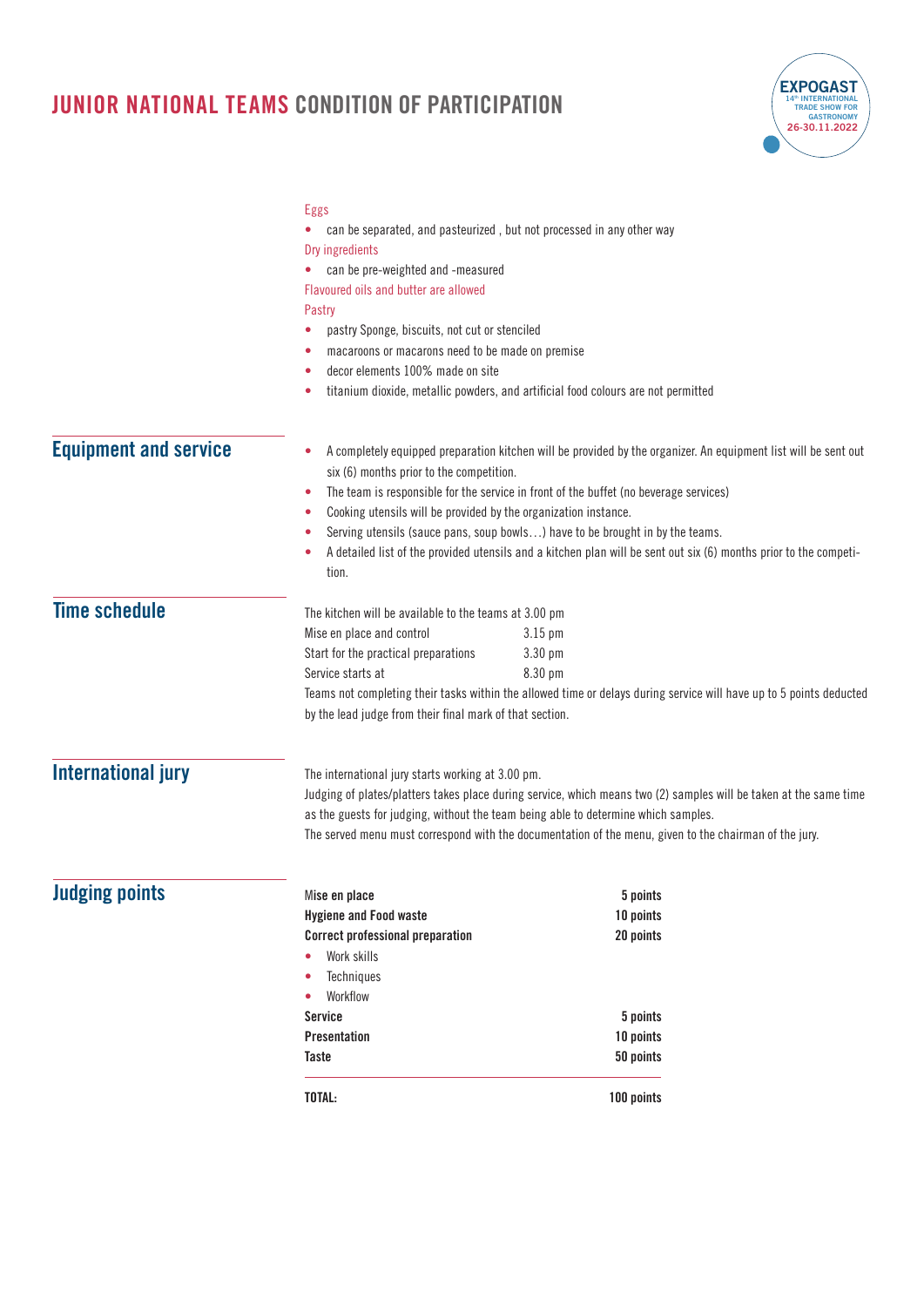

| Sub-totals                                                                                              | Program - Chef's table A:<br>Finger food &<br>Festive platter<br>Program - Chef's table B:<br>Hot main course &<br>Dessert | 100 points<br>100 points                                                                                                                                                                                                                                                                                                                                                                                                                                                                                           |
|---------------------------------------------------------------------------------------------------------|----------------------------------------------------------------------------------------------------------------------------|--------------------------------------------------------------------------------------------------------------------------------------------------------------------------------------------------------------------------------------------------------------------------------------------------------------------------------------------------------------------------------------------------------------------------------------------------------------------------------------------------------------------|
|                                                                                                         | <b>TOTAL</b>                                                                                                               | $200/2 = 100$ points                                                                                                                                                                                                                                                                                                                                                                                                                                                                                               |
|                                                                                                         |                                                                                                                            | The decisions of the jury are final and irrevocable.                                                                                                                                                                                                                                                                                                                                                                                                                                                               |
| <b>HACCP</b>                                                                                            | transport boxes.<br>competition kitchen.                                                                                   | The team must present a complete HACCP documentation with the temperature records during the mise en place<br>and the preparation process, the transport of their food products before they have been placed in the chilled<br>The team must check the temperature of the products again as soon as they are stored in the fridges of the<br>The protocols must be presented to the judges during the mise en place check and the team has to provide a<br>laser thermometer for the judges to check temperatures. |
| <b>Hygiene</b><br>non-compliance with the international hygiene standards.<br>http://www.worldchefs.org |                                                                                                                            | The competition organizer reserves the right to disqualify any team, on decision of the lead judge, in case of<br>Note: Worldchefs hygiene on competition and Worldchefs ethics and codes of conduct can be downloaded via                                                                                                                                                                                                                                                                                         |
|                                                                                                         |                                                                                                                            | The judges will control the temperatures and the perfect condition of food.                                                                                                                                                                                                                                                                                                                                                                                                                                        |
| <b>Awards ranking/prizes</b>                                                                            | Distribution of points<br>100 points:<br>90-99.99 points:<br>80-89.99 points:<br>70-79.99 points:<br>30-69.99 points:      | For the Junior Chefs Table on Fire, the following prizes are awarded according to points scored:<br>gold medal with diploma and congratulations of the jury<br>gold medal and diploma<br>silver medal and diploma<br>bronze medal and diploma<br>diploma                                                                                                                                                                                                                                                           |
|                                                                                                         | 100 points:<br>90-99.99 points:<br>80-89.99 points:<br>70-79.99 points:<br>30-69.99 points:                                | For the hot kitchen program the following prizes are awarded according to points scored:<br>gold medal with diploma and congratulations of the jury<br>gold medal and diploma<br>silver medal and diploma<br>bronze medal and diploma<br>diploma                                                                                                                                                                                                                                                                   |
| <b>Final awards</b>                                                                                     |                                                                                                                            | The best ranking national team receives the Culinary World Cup for Junior National Teams.                                                                                                                                                                                                                                                                                                                                                                                                                          |

The 6 team members receive the Culinary World Cup Extra Prize in gold and diploma. The second ranking team receives the Culinary World Cup Extra Prize in silver and diploma. The third best ranking team receives the Culinary World Cup Extra Prize in bronze and diploma.